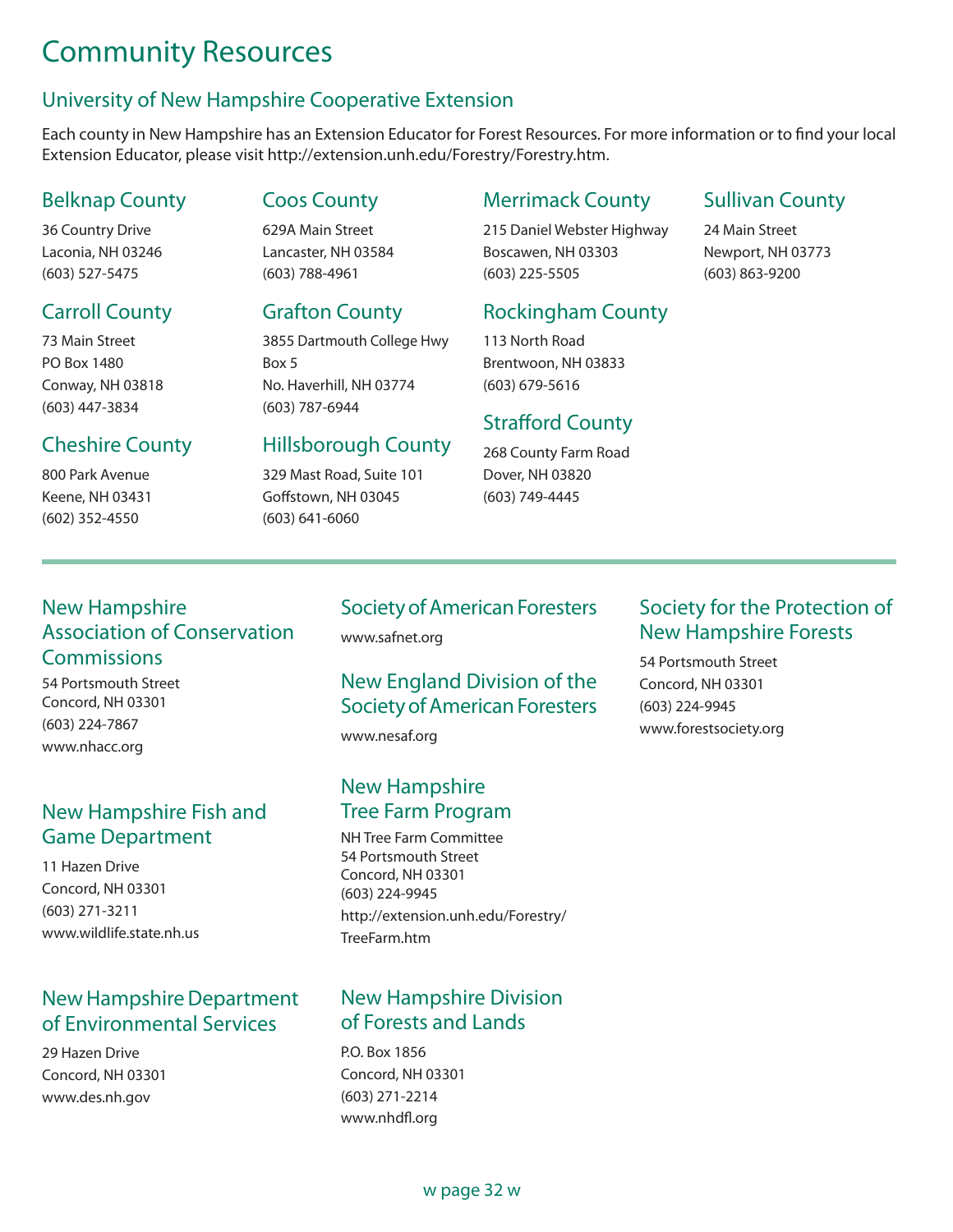# New Hampshire Land Trusts

#### Amherst Land Trust

183 Mack Hill Road Amherst, NH 03031 (603) 673-5732 www.amherstlandtrust.org

### Ammonoosuc Conservation Trust

80 Old Post Road Sugar Hill, NH 03586 (603) 823-8119 www.aconservationtrust.org

#### Audubon Society of New Hampshire

3 Silk Farm Road Concord, NH 03301 (603) 224-9909 www.newhampshireaudubon.org

#### Ausbon Sargent Land Preservation Trust

PO Box 2040 New London, NH 03257 (603) 526-6555 aslpt@tds.net www.ausbonsargent.org

#### Bear-Paw Regional Greenways

PO Box 19 Deerfield, NH 03037 (603) 463-9400 info@bear-paw.org www.bear-paw.org

#### Bedford Land Trust

PO Box 10315 Bedford, NH 03110 (603) 472-2216 bedfordlandtrust@hotmail.com www.bedfordlandtrust.org

#### Bow Open Spaces

41 South Bow Road Bow, NH 03304 (603) 225-3678

# Dan Hole Pond Watershed Trust

PO Box 8 Center Ossipee, NH 03814 (603) 539-2073 danholepondtrust@earthlink.net

#### Five Rivers Conservation Trust

54 Portsmouth Street Concord, NH 03301 (603) 225-7225 www.5rct.org

#### Francestown Land Trust

169 Old County Road South Francestown, NH 03043 (603) 547-2856 www.fracestownlandtrust.org

#### Gilmanton Land Trust

PO Box 561 Gilmanton, NH 03237 (603) 435-6156

# Green Mountain Conservation Group

PO Box 95 So. Effingham, NH 03882 (603) 539-1859 gmcgnh@roadrunner.com www.gmcg.org

#### Hanover Conservation Council

16 Buck Road, PO Box 516 Hanover, NH 03755 (603) 643-3433 info@hanoverconservation.org www.hanoverconservation.org

#### Harris Center for Conservation Education

83 Kings Highway Hancock, NH 03449 (603) 525-3394 www.harriscenter.org

#### Lakes Region Conservation Trust

PO Box 1097 Meredith, NH 03253 (603) 279-3246 lrct@metrocast.net www.lrct.org

### Monadnock Conservancy

PO Box 337 Keene, NH 03431 (603) 357-0600 www.monadnockconservancy.org

#### Moose Mountain Regional Greenways

PO Box 191 Union, NH 03887 (603) 817-8260 info@mmrg.info www.mmrg.info

#### New England Forestry Foundation

PO Box 1346 Littleton, MA 01460 (978) 952-6856 www.newenglandforestry.org

#### Nichols-Smith Conservation Land Trust

PO Box 266 Hollis, NH 03049 (603) 465-6144 www.nsclt.org

#### Nissitissit River Land Trust

40 Nartoff Road Hollis, NH 03049 (603) 883-1431

#### Northeast Wilderness Trust

14 Beacon Street, Suite 506 Boston, MA 02106 (617) 742-0628 www.newildernesstrust.org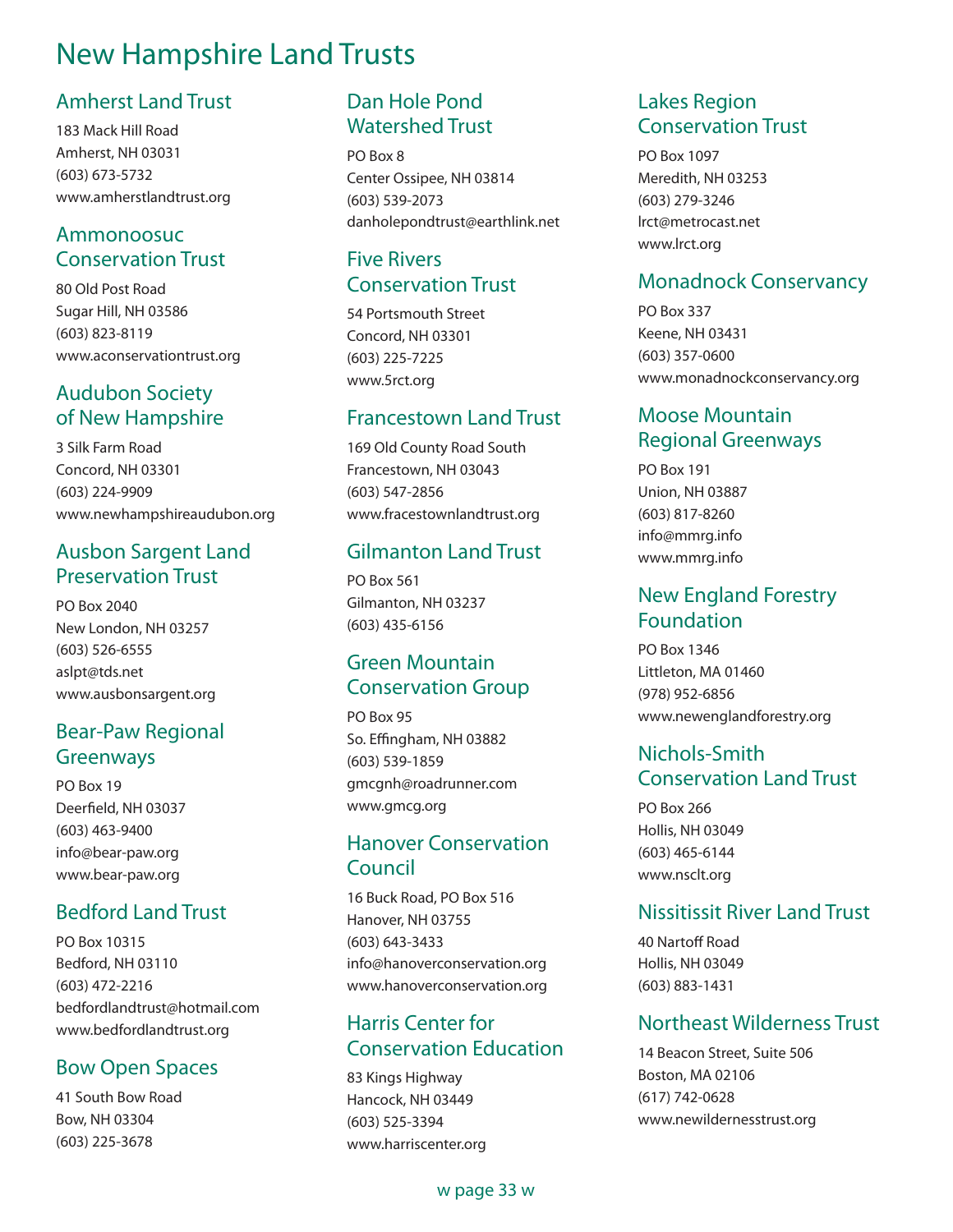#### Pemi-Baker Land Trust

1201 Quincy Road, Rumney, NH 03266 (603) 786-2553

## Piscataquog Watershed Association

5a Mill Street, New Boston, NH 03070 (603) 487-3331 www.pwa-nh.org

# Sanbornton Agriculture and Land Trust

PO Box 202, Sanbornton, NH 03269 (603) 286-7715

#### Silver Lake Land Trust

PO Box 222, Harrisville, NH 03450 (301) 384-1690

#### Southeast Land Trust of New Hampshire

PO Box 675, Exeter, NH 03833 (603) 778-6088 www.seltnh.org

#### Squam Lakes Association

PO Box 204, Holderness, NH 03245 (603) 968-7336 info@squamlakes.org www.squamlakes.org

# Squam Lakes Conservation Society

PO Box 696, Holderness, NH 03245 (603) 968-7900 www.squamlakes.com

#### Strafford Rivers **Conservancy**

PO Box 623, Dover, NH 03821 (603) 516-0772 info@straffordriversconservancy.org www.straffordriversconservancy.org

#### The Nature Conservancy – NH Chapter

22 Bridge Street, 4th Floor Concord, NH 03301 (603) 224-5853 www.nature.org

#### Turkey River Basin Trust

33 Washington St., Concord, NH 03301 (603) 225-9721

#### Upper Saco Valley Land Trust

PO Box 424, N. Conway, NH 03860 (603) 356-9683 usvlt@ncia.net www.usvlt.org

# Upper Valley Land Trust

19 Buck Road, Hanover, NH 03755 (603) 643-6626 info@uvlt.org www.uvlt.org

#### Land Trusts Nationwide

The Land Trust Alliance lists registered land trusts from all over the country. You can search for land trusts in your community on their website at www.landtrustalliance.org.

# Resources for New Hampshire History

Important historical information and local stories are collected by many around the state. Here are a few places to start.

# New Hampshire Historical Society

Museum of NH History 30 Park Street, Concord, NH 03301 (603) 225-3381 www.nhhistory.org

#### Mt. Kearsarge Indian Museum

Kearsarge Mountain Road Warner, NH 03278 (603) 456-2600 www.indianmuseum.org

# Woodman Institute

182 Central Ave., Dover, NH 03820 (603) 742-1038 www.woodmaninstitutemuseum.org

#### Great Bay National Estuarine Research Reserve

Sandy Point Discovery Center 89 Depot Road, Stratham, NH 03885 (603) 778-0015 www.greatbay.org

#### Northern Forest Heritage Park

961 Main Street, Berlin, NH 03570 (603) 752-7202 www.northernforestheritage.org

# Division of Parks and Recreation

NH Dept. of Resources and Economic Development 172 Pembroke Road, PO Box 1856 Concord, NH 03302-1856 (603) 271-3556 www.nhstateparks.org

#### NH Farm Museum

Route 125 Plummer's Ridge, PO Box 644 Milton, NH 03851 (603) 652-7848 www.farmmuseum.org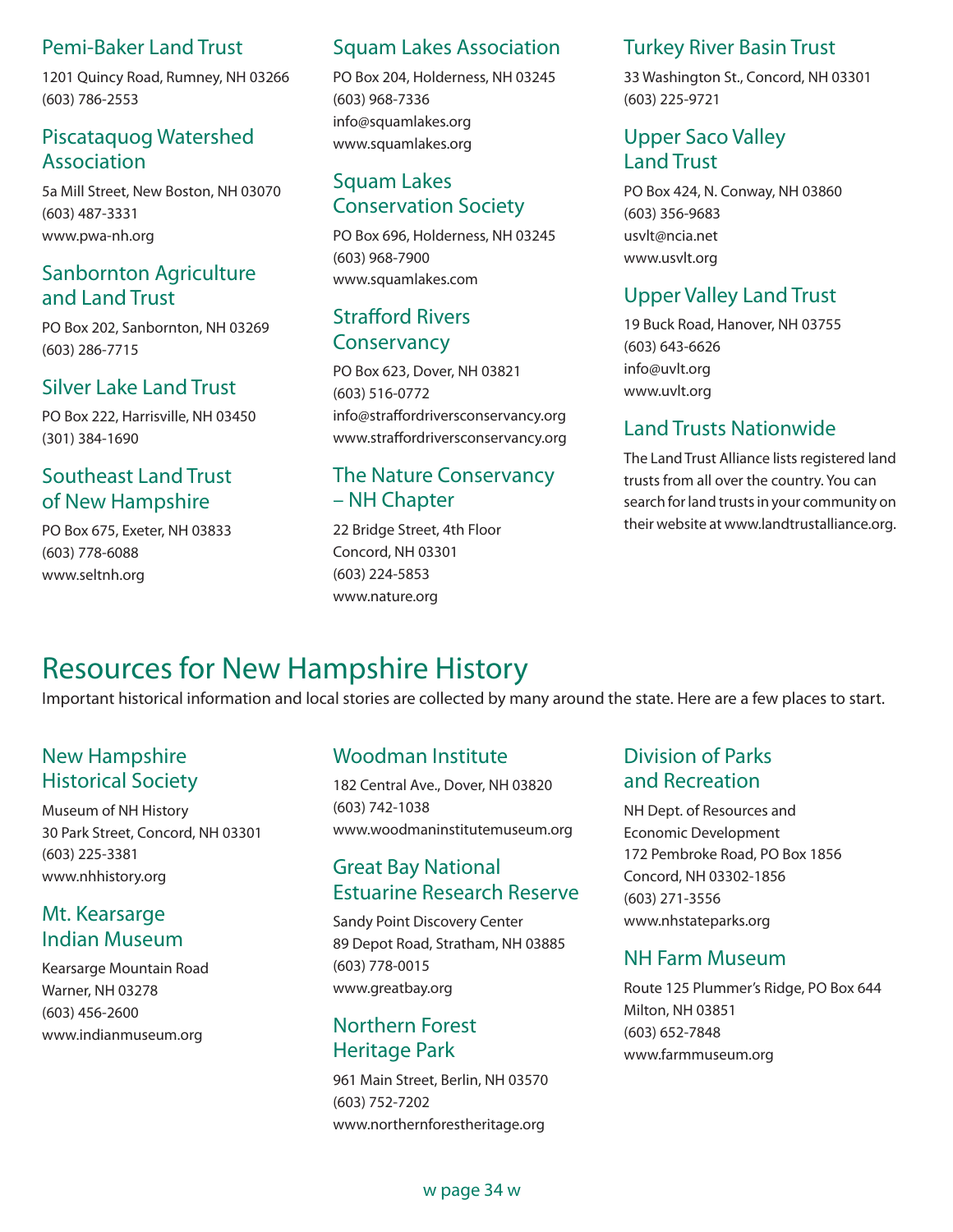# A Continuum of Training and Support for Educators

NH Project Learning Tree offers a continuum of training experiences for educators and others interested in teaching our youth about the environment.

Connecting Schools to People and Place is an intensive threeyear partnership with a single school to make the environment a focus of the school's curriculum. We are currently working with Bicenntennial Elementary School in Nashua.

PLT participates in college courses that provide comprehensive natural science instruction for practicing teachers and those who are studying to become teachers.

Sustained professional development through summer institutes and yearlong programs immerse teachers in the study of natural science and strategies for integrating it into their curricula. A Forest for Every Classroom and Building Science Literacy are two such programs.

Thematic workshops provide focused training for teachers in those topics they are most interested. Topics include energy, children's literature, winter tree identification, mapping, and more.

PLT helps to broker relationships between classroom teachers and local foresters, Tree Farmers, sawmills, and others. These relationships make "real world" connections for students and their teachers.

Traditional one-day workshops for teachers, youth group leaders, natural resource professionals, and others train participants in how to use our award- winning materials. With over 25 years adapting this model, we consider it to be the backbone of our program.

Walk in the Forest /Forest Field Days raise teachers' and students' awareness of the dynamic nature of our forests and the important role of foresters and Tree Farmers in maintaining our forested landscape. These Forest Field Days are cosponsored with the NH Tree Farm Program and Granite State Division of the Society of American Foresters.

Sessions and exhibits at conferences and field days allow us to introduce thousands of teachers, day care providers, youth group leaders, foresters, and many others to PLT's curriculum materials and the importance of environmental education for our youth.

NH Project Learning Tree offers a continuum of training experiences for educators and others interested in teaching our youth about the Connecting Schools to People and Place.